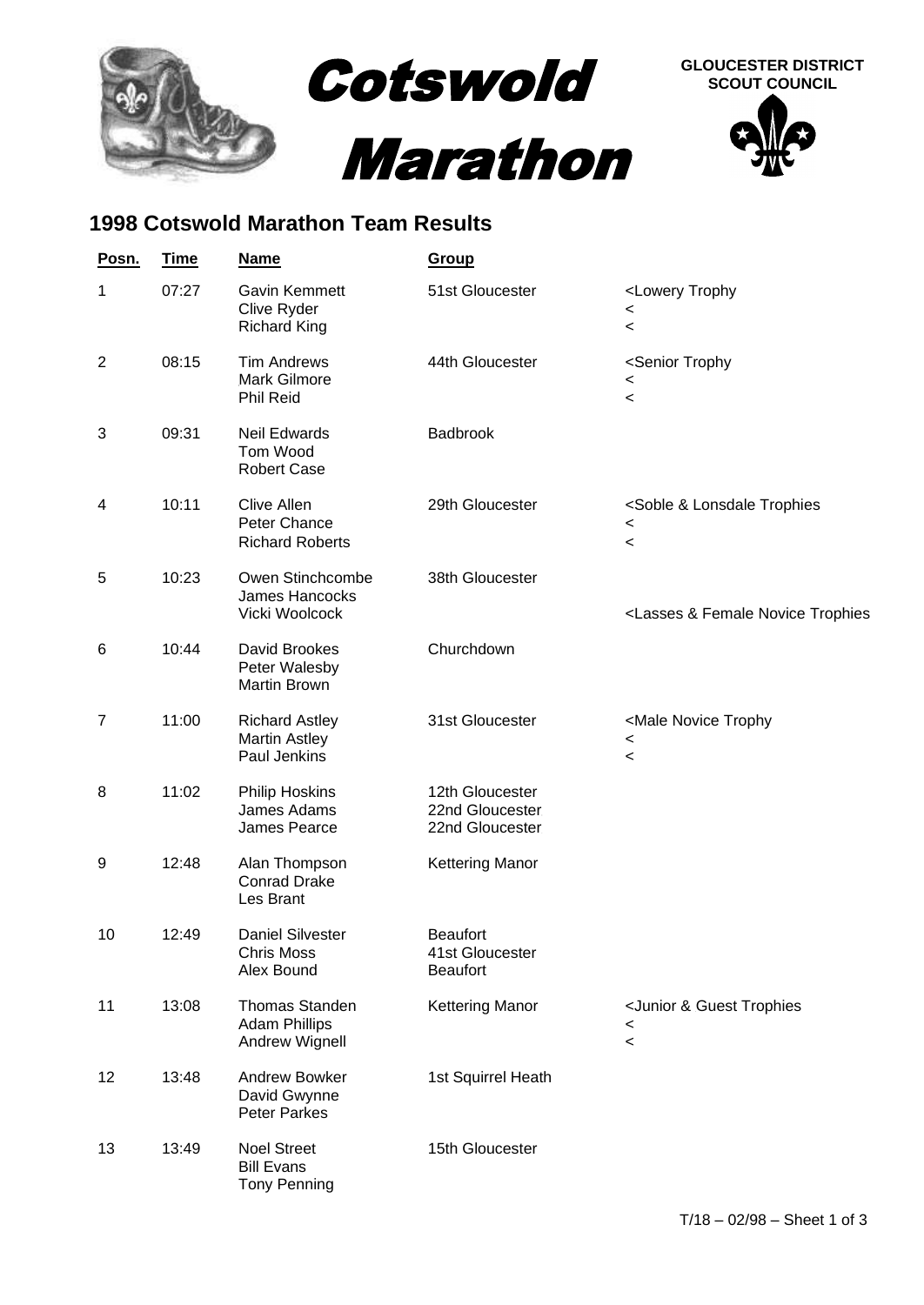|    | 13:49 | Paul West<br><b>Peter Nevill</b><br>Chris Burr        | 1st Squirrel Heath       |
|----|-------|-------------------------------------------------------|--------------------------|
| 15 | 14:17 | David York<br>Michael York<br><b>Timothy York</b>     | 5th Kettering            |
| 16 | 14:27 | <b>Robert Bailey</b><br>Dawn Sinclaire<br>Ray Barratt | 5th Kettering            |
| 17 | 14:44 | Jenny Burn<br>Derek Knight<br>John Harbottle          | 29th Gloucester          |
| 18 | 14:46 | David Tribe<br>Carl Cording<br>John Welford           | <b>Black Pear</b>        |
| 19 | 15:09 | <b>Bob llott</b><br>Nick Beck<br>Chris Lodwig         | 3rd Tewkesbury           |
| 20 | 15:17 | Kevin Wise<br>Judith King<br>Dave Barthorpe           | <b>Bredon Cub Scouts</b> |

## **1998 Cotswold Marathon Individual Results**

| Posn. | <b>Time</b> | <b>Name</b>                | Group                               |                                    |
|-------|-------------|----------------------------|-------------------------------------|------------------------------------|
| 1     | 09:12       | Andrew Clifford            | 44th Gloucester                     |                                    |
|       | 09:12       | <b>Oliver Scarff</b>       | 44th Gloucester                     |                                    |
| 3     | 10:47       | Caroline Sloan             | 1st Hatherley                       |                                    |
|       | 10:47       | Jim Hall                   | 1st Hatherley                       |                                    |
| 5     | 10:50       | <b>Christopher Barratt</b> | 5th Kettering                       |                                    |
| 6     | 11:58       | <b>Patrick Davies</b>      | 38th Strood                         |                                    |
|       | 11:58       | David Wraight              | 38th Strood                         |                                    |
|       | 11:58       | <b>Stuart Dixon</b>        | 38th Strood                         |                                    |
| 9     | 12:49       | Stephen Guy                | <b>Beaufort</b>                     |                                    |
|       | 12:49       | <b>Andrew Bride</b>        | <b>Beaufort</b>                     |                                    |
| 11    | 13:08       | <b>Steven Reed</b>         | <b>Kettering Manor</b>              |                                    |
| 12    | 13:46       | Lorraine James             | 54th Gloucester                     | <ladies td="" trophy<=""></ladies> |
| 13    | 13:47       | Daniel Isko                | 15th Gloucester                     |                                    |
|       | 13:47       | <b>Andrew Tierney</b>      | 15th Gloucester                     |                                    |
| 15    | 13:48       | Andrew Houston             | 1st Squirrel Heath                  |                                    |
| 16    | 13:49       | Sam Line                   | 1st Squirrel Heath                  |                                    |
|       | 13:49       | Jerry Gore                 | 15th Gloucester                     |                                    |
|       | 13:49       | Dave Parker                | 15th Gloucester                     |                                    |
| 19    | 13:57       | Ken Slater                 | <b>Tewkesbury District Ventures</b> |                                    |
|       | 13:57       | <b>Tristam Slater</b>      | <b>Tewkesbury District Ventures</b> |                                    |
| 21    | 14:07       | Daniel Hanley              | <b>Badbrook</b>                     |                                    |
|       | 14:07       | Marc Lusty                 | <b>Badbrook</b>                     |                                    |
|       | 14:07       | <b>Matthew Baker</b>       | <b>Badbrook</b>                     |                                    |
| 24    | 14:17       | <b>Trevor Harden</b>       | 5th Kettering                       |                                    |
|       | 14:17       | Graham York                | 5th Kettering                       |                                    |
| 26    | 14:46       | James Morrison             | <b>Black Pear</b>                   |                                    |
|       | 14:46       | John Carwardine            | <b>Black Pear</b>                   |                                    |
| 28    | 14:57       | David Waterman             | <b>Beaufort</b>                     |                                    |
|       | 14:57       | <b>Matthew Ballinger</b>   | <b>Beaufort</b>                     |                                    |
| 30    | 15:09       | Caroline Beck              | 3rd Tewkesbury                      |                                    |